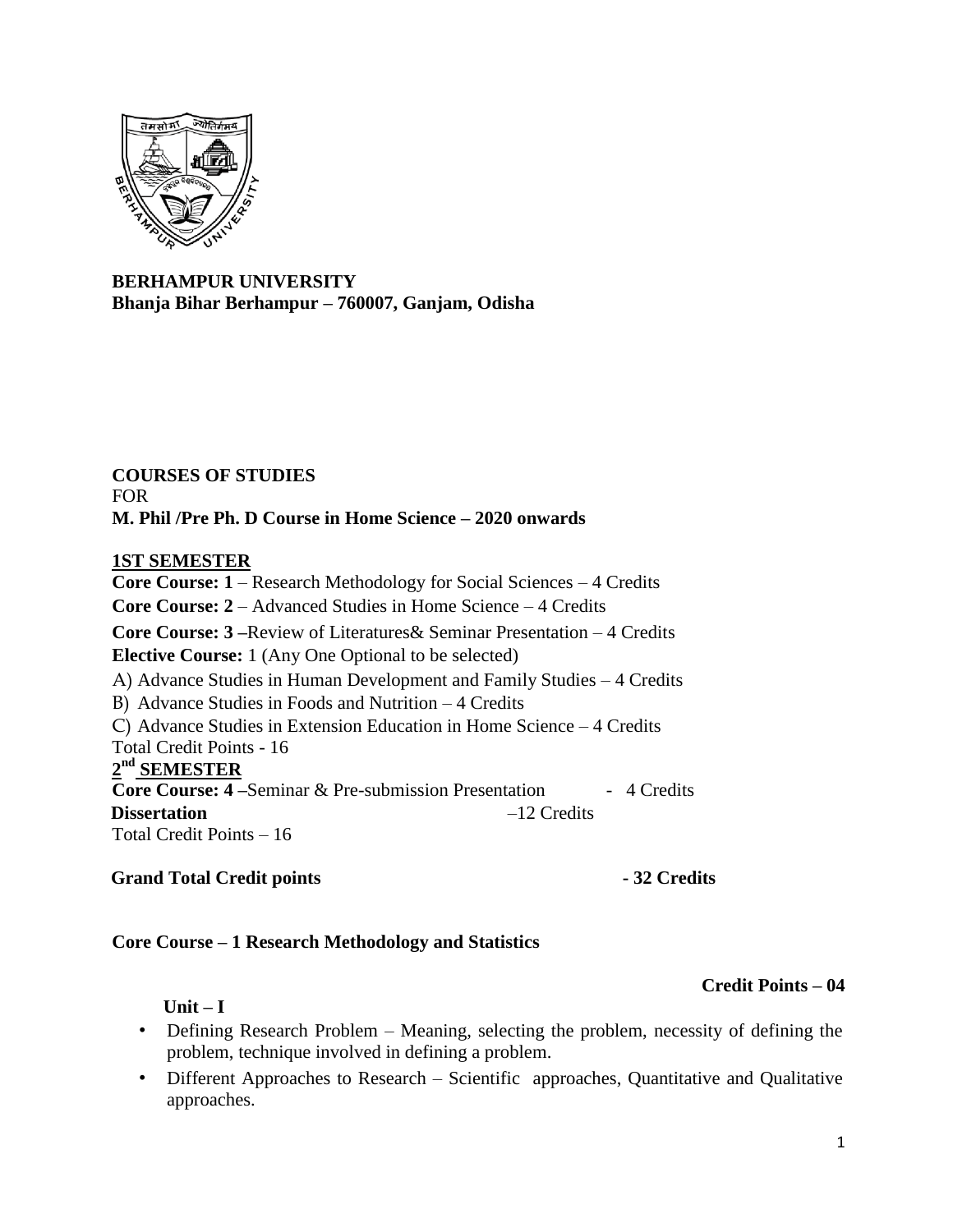- Research Proposal –Meaning, purpose, types, structure, writing the research proposal ,
	- PHILOSOPHY AND ETHICS IN RESEARCH (3 hrs.)

1. Introduction to philosophy: definition, nature and scope, concept, branches

2. Ethics: definition, moral philosophy, nature of moral judgements and reactions

- 3. SCIENTIFICCONDUCT (2hrs.)
- 1. Ethics with respect to social science research and plagiarism
- 2. Selective reporting and misrepresentation of data

#### PUBLICATION ETHICS (2 hrs.)

- 1. Publication ethics: definition, introduction and importance
- 2. Predatory publishers and journals

# **Unit – II**

- Processing of Data Processing operations (Editing, coding, Classification, Tabulation), Problems in processing.
- Analysis of Data Descriptive analysis, Analytical Statistics and inference, Content analysis, SWOCAnalysis.
- Quantitative Data Analysis –Measures of Central Tendency (Mean, Median and Mode), its applications.
- Measures of Dispersion Meaning, Types of dispersions (Range, mean deviation, standard deviation) **Unit – III**
- Measures of Relationship (Correlation) meaning, significance, types (Curvilinear or Non-Linear relationship, Partial and Multiple Correlation). Calculation of Coefficient of Correlation, Product Moment Correlation, Correlation from Rank.
- Chi-Square Test Chi-Square as a Test for comparing variance; Chi-Square as a Nonparametric Test; Conditions for the application of Chi-Square Test and characteristics.
- t –Test Meaning, significance and applications of t-test in Social Science Research.
- Regression Analysis Meaning, types and applications.

## **Unit – IV**

Interpretation of Data – Meaning of Data interpretation, steps, precautions to be taken in analyzing data.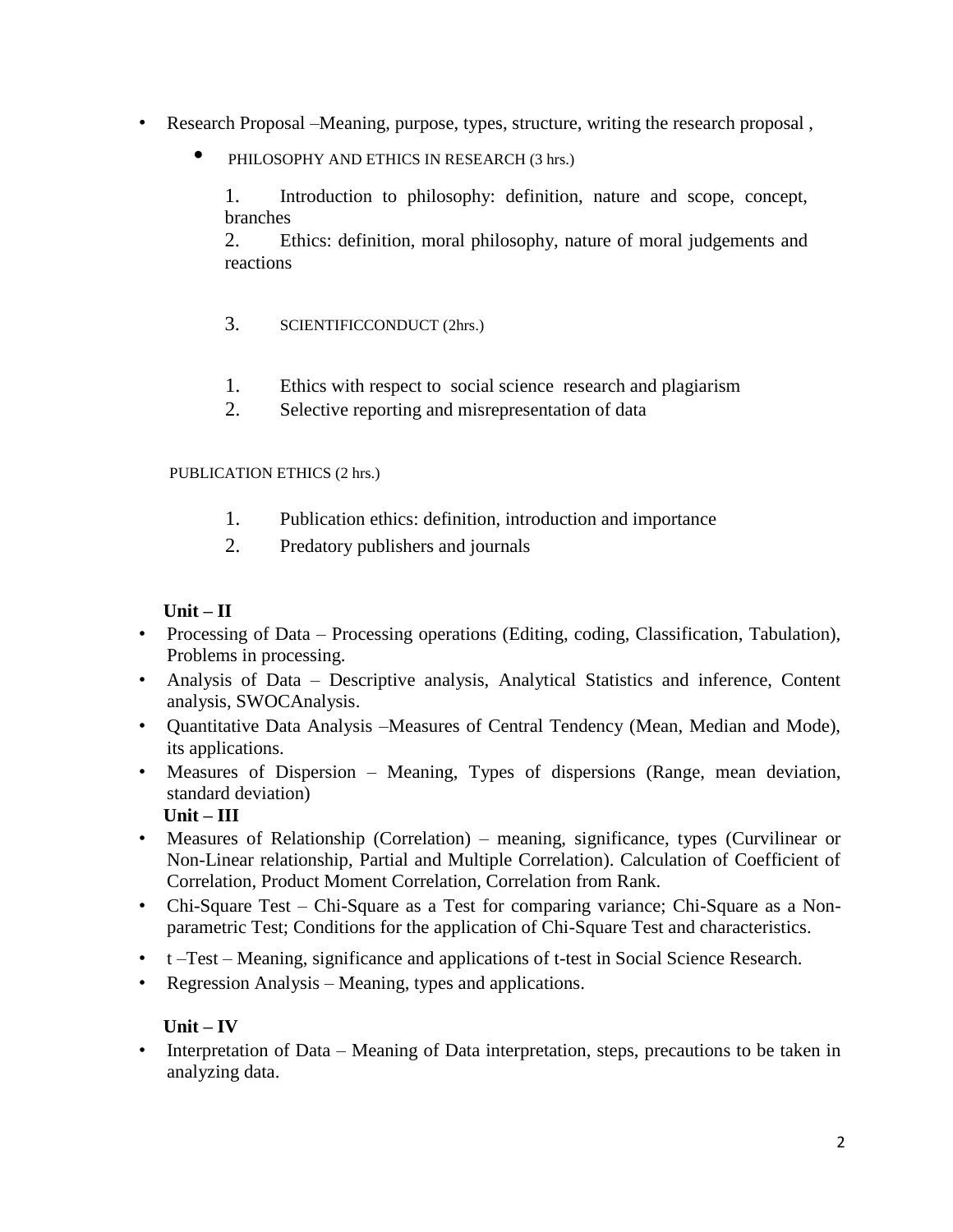- Report Writing Significance of report writing, steps, lay out of the research report, Types of research, Precautions for writing research reports.
- Bibliography Meaning, significance, types, web search and presentations.
- Data Analysis through computer applications using SPSS and EXCEL Packages SPSS Windows and Files, Entering and working with Data, Descriptive Statistics and Graphs, Independent sample t Test, Correlation and scatter plots, Multiple correlation and Regression, Chi-Square tests

## **References:**

- 1. A Text Book of Research Methodology –A. K. P.C Swain, Kalyani Publisher
- 2. Research Methods Ram Ahuja, Rawat Publication, New Delhi
- 3. Research Methodology C. R. Kothari, New Age International Publisher, New Delhi
- 4. Methodology & Techniques of Social Research Bhandarkar & T.S. Wilknson, Himalaya publishing House, New Delhi
- 5. A Handbook on SPSS for Research Work Anil Kumar Mishra, Himalaya Publishing House
- 6. Fundamentals of Statistics D.N. Elhance, Kitab Mahal.

#### **Core Course – 2 Advanced Studies in Home Science**

#### **Credit Points -04**

#### **Unit – I**

- Human Development Basic concept, period and process of life span, aspects of development, individual difference. Role of Culture and tradition in human development.
- Parenting and Family relationships– Parenting as socialization dimension of parenting, other theoretical perspective on parenting.
- Family grows up developments in parent-child relationship –Parent and children: who is socializing whom? Development family relationship influences of parents on siblings and sibling on each other.

## **Unit – II**

- Consumerism: Consumer Protection Acts and business response to consumerism, consumer protection, need for consumer protection, consumer bill of right, how can we provide consumer protection, consumer protection Acts 1986 and consumer affaire cell (CAC).
- Emerging trends of Food Technology in India: Concept, Objective and types (Biotechnology in food, genetically modify food, Bio-Fortification, Nutraceutical, low cost supplements process and convenience food extrusion technology, retort processed foods, energy bars, space food and food fortification.)

## **Unit – III**

• Population Education – Concept, need, cause of population growth in India, Problem of rapid growth, Effect of population growth on Housing problem, Nutrition and Health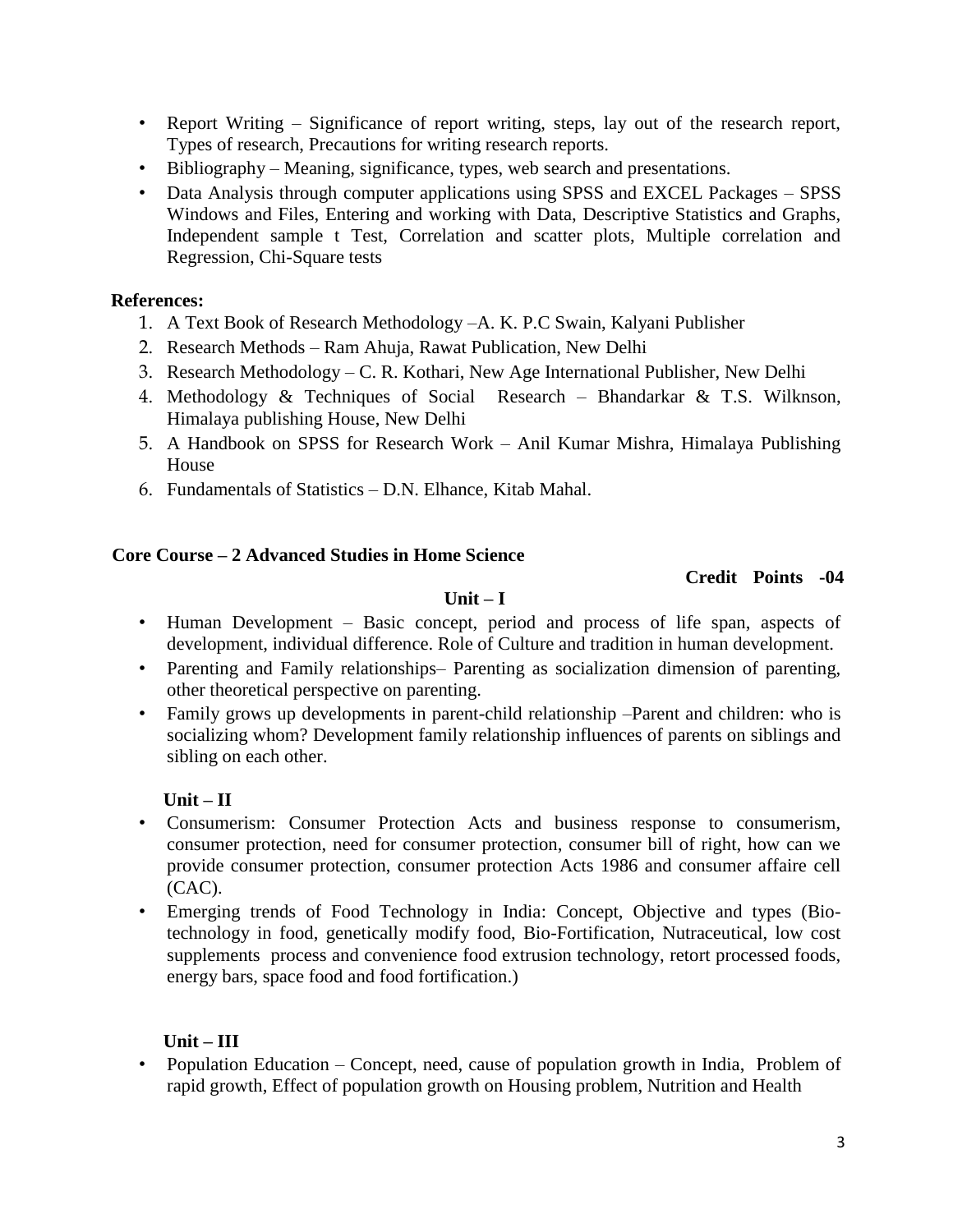- Family Welfare and Family planning in India Methods with merits and demerits
- Entrepreneurship Deployment Concept, definition, objectives, features, process of development of entrepreneurship, Identification and motivation, factors affecting growth of entrepreneurship, Social – demographic, economic linkage, immigration, previous work ground , technical.

# **Unit – IV**

- Gender Studies Concept, importance, difference between sex and gender. Gender role socialization, gender role stereotype, intra – family gender dynamics in relation to distribution of resources, authority and power structure.
- Communication for Health Education Meaning, Objective, Approaches, Adoption of new ideas, Content of health education, Communication in health education, Barrier of Communication, Practices of health education,
- Health planning and management: Definition, Objective, Target and goals, Planning Cycle, Management method and techniques, Health planning in India and Innovative Health planning in India.

## **Reference:**

- 1. Text book of Preventive and Social Medicine: J E PARK & K.PARK  $9<sup>th</sup>$  Edition, AGE OF ENLIGHTMENT PUBLICATION, Nagpur.
- 2. Social Studies and Entrepreneurship : P Gulaty, Tata McGraw- Hill Publishing Company, New Delhi
- 3. Basic Demographic techniques and application: K Shrinivasan ; Sage Publication of India Pvt.Ltd New Delhi
- 4. Child development by Thomas J. Bern dt Second edition, Brown and Benchmark publishers.
- 5. Child development its nature and course: third edition, L ALAN Srofe and Robert G. cooper, McGraw mill publicity home North America
- 6. Marketing management by S.A. Sherlekar, Himalaya Publishing House, Mumbai– 400004.
- 7. Food science By B. Shree Laxmi, New Age International Publisher- 2013, New Delhi-110002.

## **Core Course – 3**

## **Review of Literature and Seminar Presentation**

## **Credit Points - 04**

- Review of Literature Meaning, significance and techniques of reviewing the literatures for the specific topic/research papers
- Developing Guidelines for Review of Literatures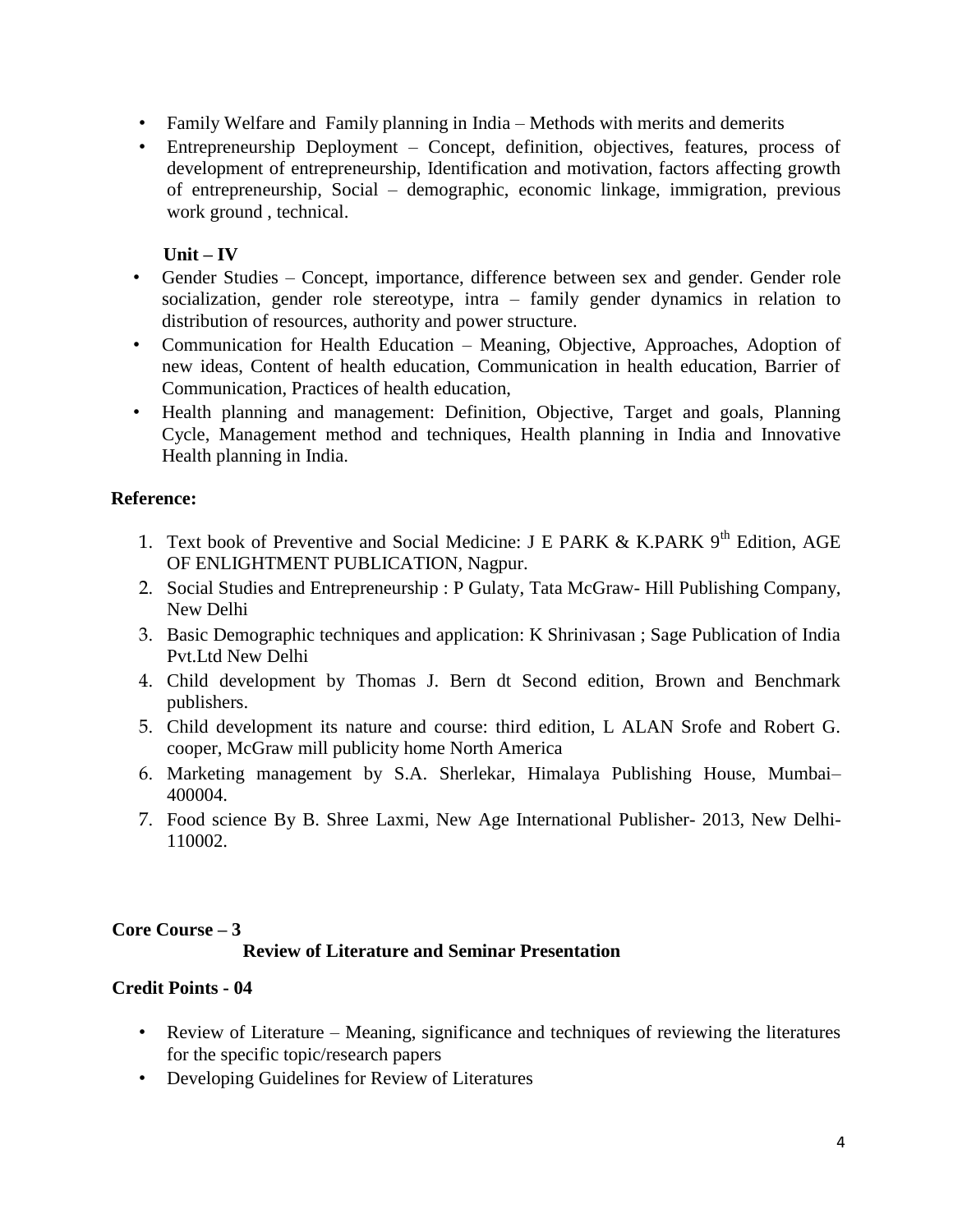- Selecting Five Research Papers on any topic of Home Science and reviewing all.
- Preparing a Report on the Reviewed Papers At least Five Research papers  $\Box$  Presenting the Research Reviewed Papers through PPT.

## **PRACTICE**

- : OPEN ACCESS PUBLISHING(4 hrs.)
	- A. Group Discussions (2 hrs.)
		- 1. Subject specific ethical issues, FFP, authorship
		- 2. Conflicts of interest
	- B. Software tools (2 hrs.)

Use of plagiarism software like Turnitin, Urkund and other open source software tools

**Evaluations:** The candidate has to present her paper through PPT before the Department RAC and submit a report after the presentation. The Department RAC will evaluate each report and overall grade secured by the candidate will be done, based on the presentation and report, which will be submitted to the Controller of Examinations, immediately after the course work is over, prior to the M. Phil Theory examination. Signature of all the RAC members will be taken during the presentation, on the report and final grading of each candidate. The practice portion will be practice in class and will be graded by the RAC.

## References

Bird, A. (2006). Philosophy ofScience. Routledge.

MacIntyre, Alasdair (1967) A Short History ofEthics. London.

P. Chaddah, (2018) Ethics in Competitive Research: Do not get scooped; do not get plagiarized, ISBN:9789387480865

National Academy of Sciences, National Academy of Engineering and Institute of Medicine. (2009). On Being a Scientist: A Guide to Responsible Conduct in Research: Third Edition. National Academies Press. Resnik, D. B. (2011). What is ethics in research & why is it important. National Institute ofEnvironmental Health Sciences, 1—10. Retrieved from https://www.niehs.nih.gov/research/resources/bioethics/whatis/index.cfin

Beall, J. (2012). Predatory publishers are corrupting open access. Nature, 489(7415),

179—179. https://doi.org/10.1038/489179a

Indian National Science Academy (INSA), Ethics in Science Education, Research and Governance(2019),

• ISBN:978-81-939482-1-7. http://www.insaindia.res.in/pdf/Ethics\_Book.pdf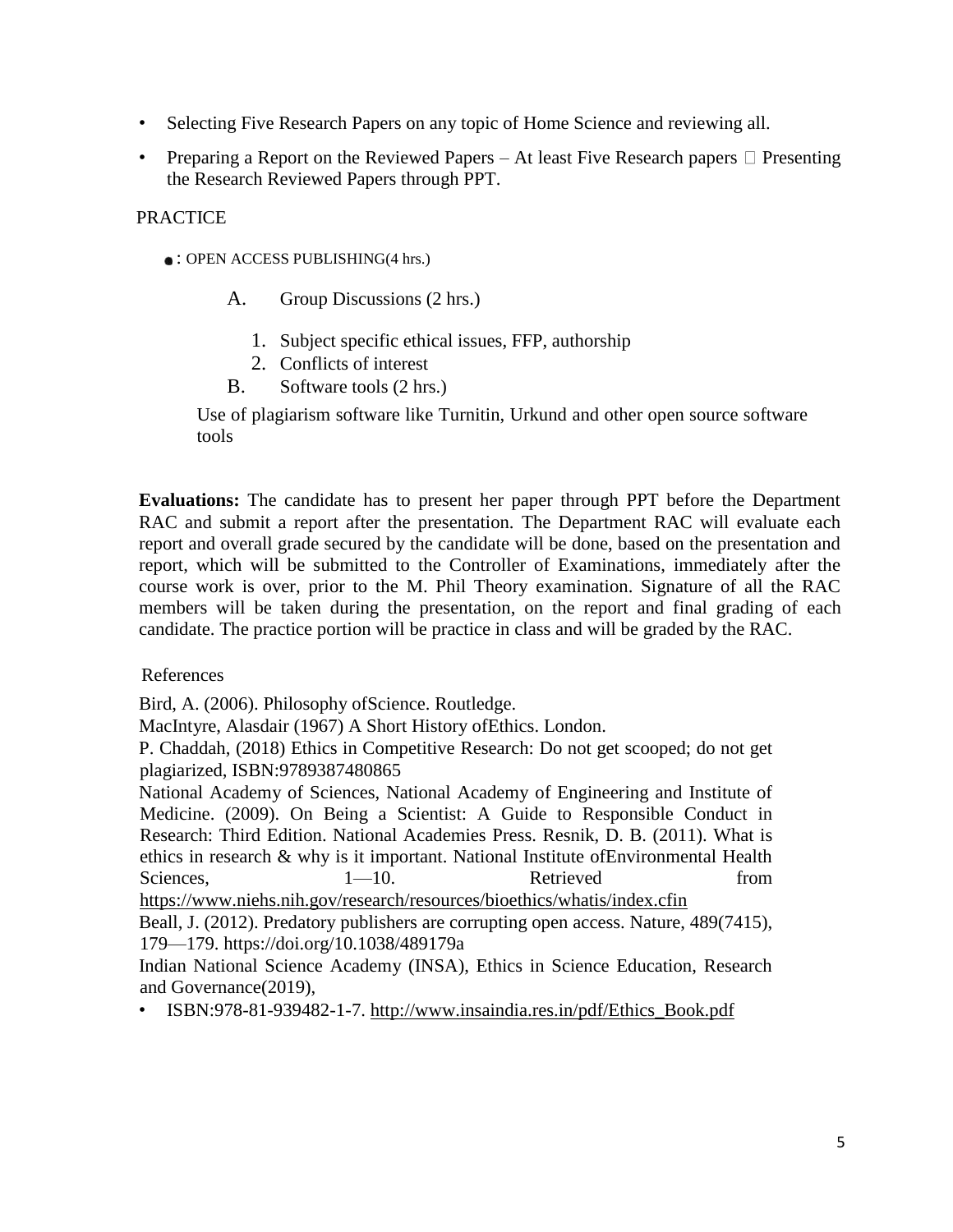## **Elective Course–1 (A) Advanced Studies in Human Development**

### **Credit points– 04 Unit**

**I** 

- **Social Cognition–**Understanding of Self and other People self- recognition in infancy– The Development of Self Understanding. Self- recognition in infancy. Self- concepts in Childhood and adolescence.
- **Variations in Self-esteem –**General and specific aspect of self-evaluation; Age changes in self-esteem.
- **Development of Identity in adolescence and understanding other people** Inferring other's emotions, Intentions, Beliefs and Traits.
- **Linking Social Cognition to social Behaviors–**Interpersonal cognition problem solving ; A social information processing model

## **Unit –II**

- **Moral Development–**Kohlberg's theory of Moral Development. Moral Emotions –Guilt. Empathy and Good feeling; Guilt its Adaptive and Maladaptive forms; Empathy and positive feeling.
- **Moral Behavior** –Cheating, Honesty and self-control, pro-social behavior, Aggressive Behavior
- **Promoting Moral Development–**Keys to an Exemplary moral life. The Morality of Social Relationship

**Unit – III** 

- **Intelligence** Theories of Intelligence (Piaget and Kohlberg), Defining Intelligence
- **Measuring Intelligence**–Stability and change in IQ scores,Individual difference in IQ Scores, Changes in IQ scores with age. Genetic and Environmental influences on the development of IQ. Intelligence test are – Stanford-Binet,
- **Academic Achievement and Achievements Motivation** Elements of

Achievement Motivation. Influences on Motivation and achievement.

**Unit – IV** 

- **Developmental Psychopathology**–A Closer Look at the Developmental perspective. Risk Factors and protective factors. Assessing Normal and Abnormal change and stability over time.
- Explaining Psychopathology–Biological Perspective.
- Some Childhood Disorders–Childhood disorders and development.Traditional Medical Model. Modern Neurological and Physiological Models–Genetic Models, Environmental Perspectives, Sociological Models, Behavioral, Models, Psychodynamics Models, Family Model.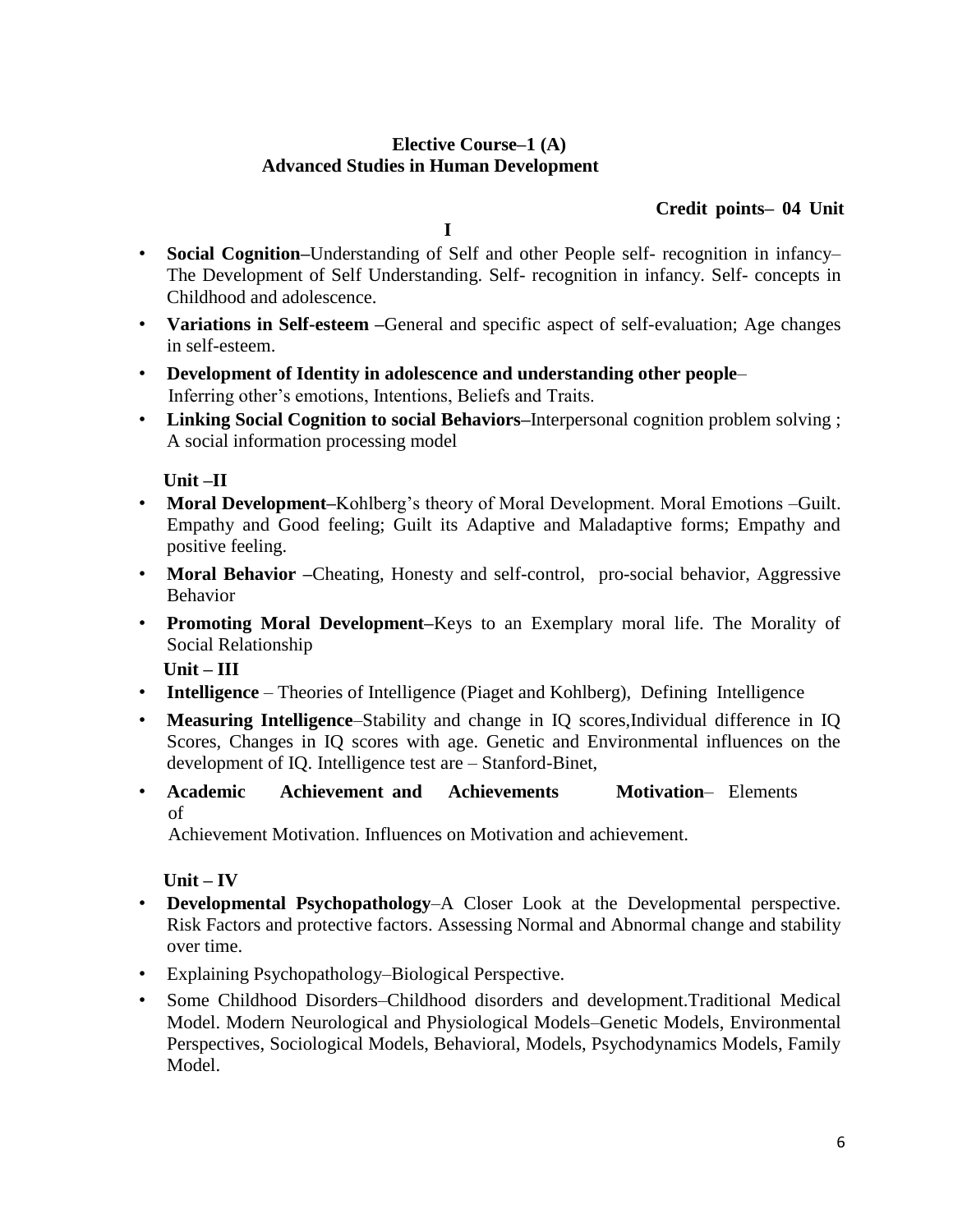### **References:**

- 1. Child Development: Its Nature and Course; Third EditionL. Alan Sroufe , Robert G. Cooper, Ganie B. De HART, Mary E. Marshal Urie Bronfenbrenneer; McGraw Hill, 1996.
- 2. Child Development: Thomas J. Berndt 2<sup>nd</sup> Edition. Brown and Benchmark, 1997.
- 3. Human Development Papalia and Hill, McGraw Hill, 1996.
- 4. Human Development Craig, Prentice Hall. 1998.
- 5. Human Development Sigelman and Rider, Wadworth, Australia. 2003

### **Elective Course – 1 (B) Advanced Studies in Foods and Nutrition Credit Points – 04**

# **Unit – 1**

- Characteristics of the Food Industry Components of the food Industry, Allied industries, National and International Activities, Responsive to change.
- Food Processing and the Environments Properties and requirements of processing water, properties of waste water.
- Principles of Food packaging Types of containers, food packaging materials, packaging testing, packages with special features, safety of food packaging

## **Unit – II**

- Food Safety, Risks and Hazards Food related hazards, Microbiological considerations in food safety.
- Effects of processing and storage on microbial safety.
- HACCP as a method to prevent food borne illness, Chemical hazards associated with foods.

## **Unit – III**

- Food Dehydration and Concentration food dehydration, surface area, humidity, effects of food properties on dehydration.
- Drying methods and equipment, air convection driers, fluidized-bed drier, spray drier. Vacuum driers, Freeze drying.
- Food Concentration Preservative effects, methods of concentration, solar concern. Vacuum evaporations, freeze concentration, changes during concentration.

## **Unit – IV**

- Irradiation, Microwave processing of Foods forms of energy, radiation effects, direct effects, indirect effects.
- Resistance of food, resistance of micro organism, controlling and measuring radiation, safety of irradiated foods.
- Microwave heating –Properties of microwave, Mechanism of microwave heating.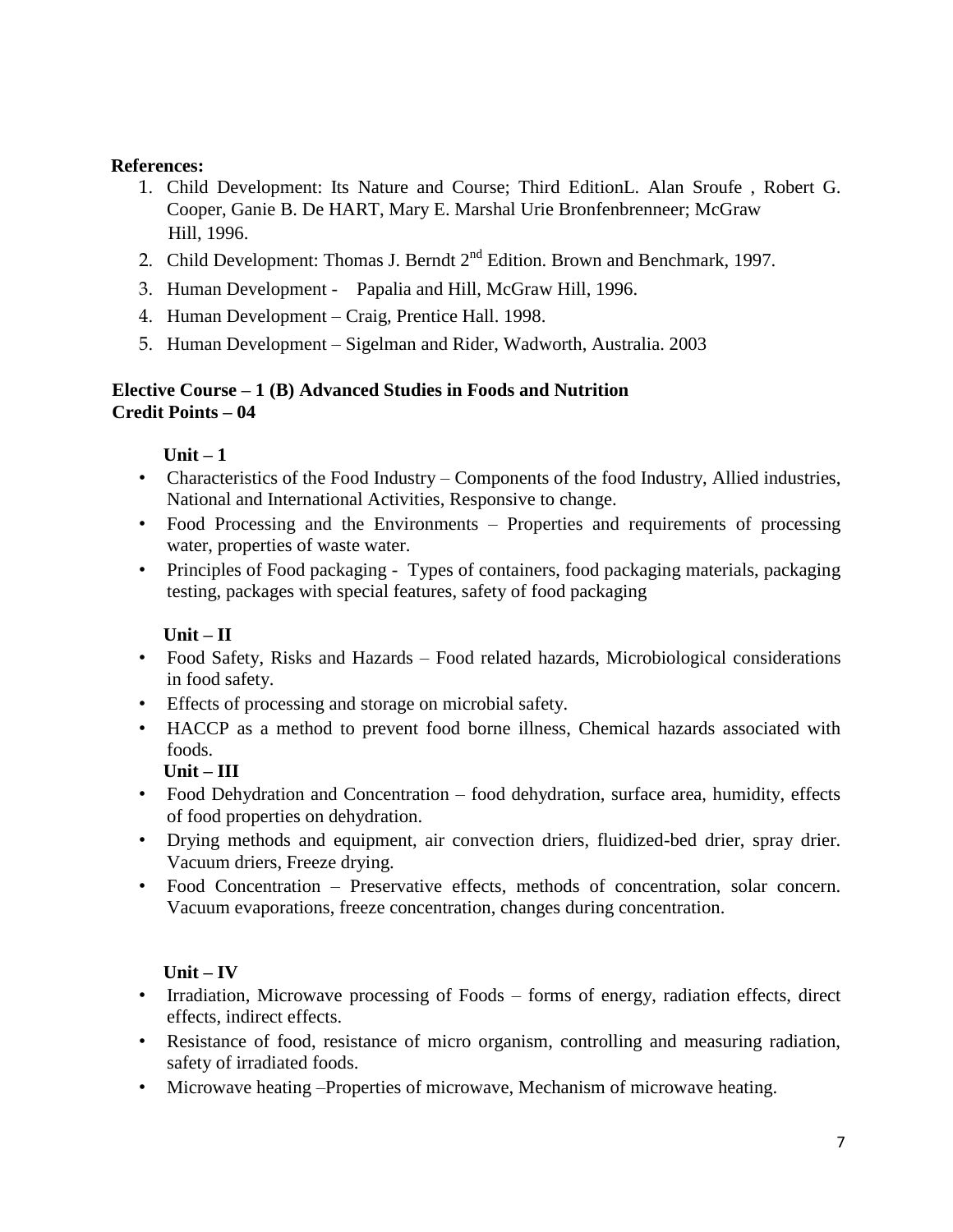#### **References:**

- (1) Food Science Norman N. patter Joseph. H.hotchkiss
- (2) Food Science B.Srilakshmi.
- (3) Catering management –an integrated approach Mohini Sethi and Surjeet Malhan.
- (4) Social and Preventing medicine Park and Park

Paper – 1  $(C)$ 

#### Advance **Studies in Extension Education**

#### **Credit Points – 04 Unit – I**

- Extension Motivation Concept, definition, types, needs which motivates.
- Problems of Adjustment Types, Methods, Importance of extension motivation, motivating people, basic elements to motivate.
- Extension Programme Planning Definition, objectives, principles. Programme planning model, situation analysis, developing plan of work, programme implementation and evaluation.

#### **Unit – II**

- Entrepreneurship Development Concept, definition, objectives, features.
- Process of Development of Entrepreneurship Identification and motivation.
- Factors affecting Growth of Entrepreneurship Socio-demographic, economic linkage, immigration, previous work ground, technical.

## **Unit – III**

- Empowerment of Women Meaning and significance for India.
- Economic Empowerment Poverty eradication, microcredit, self-help group (SHG), women and agriculture, women and industry.
- Social Empowerment Education, health, nutrition, drinking water and sanitation.
- Legal Empowerment Legal literacy on personal and family laws.
- Political Empowerment Role of Panchayat Raj System.

#### **Unit – IV**

- Contemporary Social Issues relating to Women and Government Provisions Discrimination against women, Domestic Violence, Community Violence, Political Violence, Workplace Harassment, Work-Family Balance, Human Trafficking, Witch hunting.
- Contemporary Social Issues Relating to Children and Government Measures Child abuse, Street Children, Child Labour